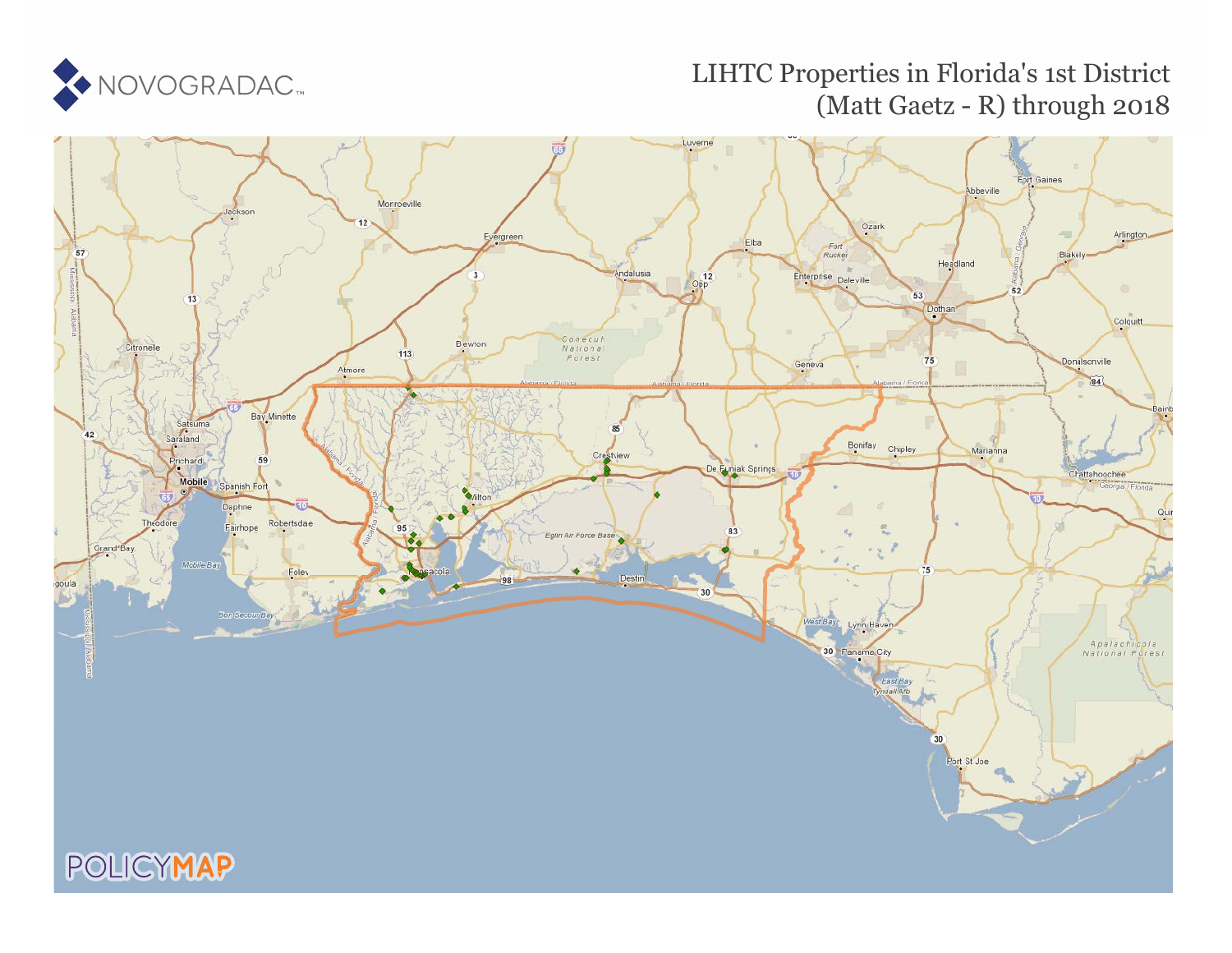| <b>Project Name</b>                         | <b>Address</b>                                      | <b>City</b>                       | <b>State</b> | <b>Zip Code</b> | <b>Nonprofit</b><br><b>Sponsor</b> | <b>Allocation</b><br>Year | Annual<br><b>Allocated</b><br><b>Amount</b> | in Service           | <b>Year Placed Construction</b><br><b>Type</b> | <b>Total</b><br><b>Units</b> | Low<br><b>Income</b><br><b>Units</b> | <b>Rent or</b><br><b>Income</b><br><b>Ceiling</b> | <b>Credit</b><br><b>Percentag Exempt</b><br>$\bullet$ | Tax-<br><b>Bond</b> | <b>HUD Multi-</b><br>Family<br><b>Financing/Rent</b><br>al Assistance |
|---------------------------------------------|-----------------------------------------------------|-----------------------------------|--------------|-----------------|------------------------------------|---------------------------|---------------------------------------------|----------------------|------------------------------------------------|------------------------------|--------------------------------------|---------------------------------------------------|-------------------------------------------------------|---------------------|-----------------------------------------------------------------------|
| STODDERT PLACE                              | 150 TIGER LILY $_{\rm PENSACOLA}$<br><b>DR</b>      |                                   | FL           | 32506           | No                                 | 1999                      | \$538,840                                   | 1998                 | Not Indicated                                  | 320                          | 252                                  | 60% AMGI                                          | 30%<br>present<br>value                               | Yes                 |                                                                       |
| <b>SUGAR HILL</b>                           | 10155 GUIDY<br><b>LN</b>                            | <b>PENSACOLA</b>                  | FL.          | 32514           | No                                 | 2008                      | \$128,196                                   | 2007                 | Acquisition and<br>Rehab                       | 51                           | 50                                   | 60% AMGI                                          | <b>Both 30%</b><br>and 70%<br>present<br>value        | $\mathbf{No}$       |                                                                       |
| <b>BELL RIDGE II</b>                        | $4932$ BELL<br><b>RIDGE LANE</b>                    | PACE                              | FL           | 32571           | $\mathbf{N}\mathbf{o}$             | 2009                      | \$270,630                                   | 2007                 | Not Indicated                                  | 48                           | 48                                   | 60% AMGI                                          | 30%<br>present<br>value                               | Yes                 |                                                                       |
| <b>BELL RIDGE</b>                           | 4500 PACE LN PACE                                   |                                   | FL.          | 32571           |                                    | 2009                      | \$0                                         | 2007                 | Not Indicated                                  | 122                          | 122                                  |                                                   | 70%<br>present<br>value                               | No                  |                                                                       |
| ARBOURS AT ENSLEY                           | $8810$ $$\rm \,SONNYBOY~LN$$ $$\rm \,PENSACOLA$$    |                                   | FL           | 32514           | No                                 | 2009                      | \$1,100,000                                 | 2008                 | <b>New Construction</b>                        | 112                          | 112                                  | 60% AMGI                                          | 70%<br>present<br>value                               | No                  |                                                                       |
| <b>ENGLEWOOD</b><br><b>SENIOR</b>           | 1810 W<br>CERVANTES ST PENSACOLA                    |                                   | FL.          | 32501           | No                                 | 2009                      | \$1,031,000                                 | 2008                 | <b>New Construction</b>                        | 92                           | 92                                   | 60% AMGI                                          | 70%<br>present<br>value                               | No                  |                                                                       |
| <b>JOHNSON LAKES</b>                        | <b>1400 EAST</b><br><b>JOHNSON</b><br><b>AVENUE</b> | <b>PENSACOLA</b>                  | FL           | 32514           | $\mathbf{N}\mathbf{o}$             | 2009                      | \$562,135                                   | 2008                 | <b>New Construction</b>                        | 160                          | 160                                  | 60% AMGI                                          | 30%<br>present<br>value                               | Yes                 |                                                                       |
| <b>MORRIS COURT II</b>                      | 1351 N K ST                                         | <b>PENSACOLA</b>                  | FL.          | 32501           | No                                 | 2009                      | \$1,100,000                                 | 2008                 | New Construction                               | 74                           | 74                                   | 60% AMGI                                          | 70%<br>present<br>value                               | No                  |                                                                       |
| <b>MORRIS COURT III</b>                     | $1301$ NORTH M $$\tt PENSACOLA$$                    |                                   | FL           | 32501           | $\mathbf{No}$                      | 2010                      | \$309,004                                   | 2009                 | <b>New Construction</b>                        | 50                           | 50                                   | 60% AMGI                                          | 30%<br>present<br>value                               | Yes                 |                                                                       |
| <b>SILURIAN POND</b>                        | 2800<br>HOLLYWOOD PENSACOLA<br>AVE                  |                                   | FL.          | 32505           | No                                 | 2010                      | \$367,467                                   | 2009                 | <b>New Construction</b>                        | 72                           | 72                                   | 60% AMGI                                          | 30%<br>present<br>value                               | Yes                 |                                                                       |
| <b>ARBOURS AT</b><br><b>SHOEMAKER PLACE</b> | 214<br><b>SHOEMAKER</b><br><b>DRIVE</b>             | <b>DEFUNIAK</b><br><b>SPRINGS</b> | ${\rm FL}$   | 32433           | No                                 | 2012                      | \$9,095,000                                 | 2011                 | <b>New Construction</b>                        | 80                           | $\mathbf 0$                          | 60% AMGI                                          | <b>Both 30%</b><br>and 70%<br>present<br>value        |                     |                                                                       |
| <b>BENT CREEK II</b>                        | <b>209 BENT</b><br><b>CREEK RD</b>                  | <b>CRESTVIEW</b>                  | FL.          | 32539           | No                                 | 1989                      | $\$0$                                       | Insufficient<br>Data | <b>New Construction</b>                        | 24                           | 24                                   |                                                   | Not<br>Indicated                                      |                     |                                                                       |
| <b>BRENTWOOD APTS</b>                       | 104<br>BRENTWOOD CRESTVIEW<br>LN                    |                                   | FL           | 32539           | $\mathbf{N}\mathbf{o}$             | 1987                      | \$0                                         | Insufficient<br>Data | Acquisition and<br>Rehab                       | 38                           | 38                                   |                                                   | Not<br>Indicated                                      |                     |                                                                       |

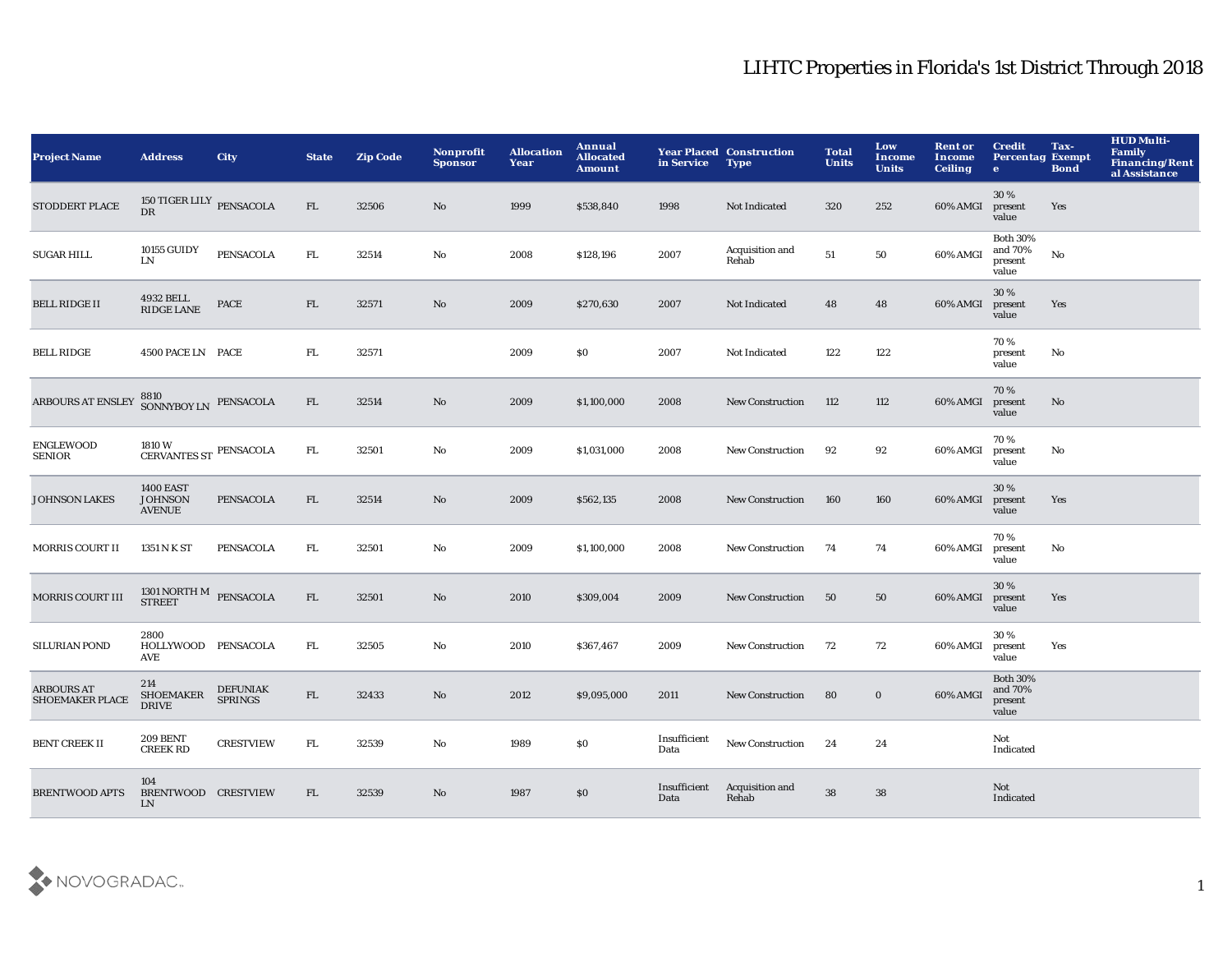| <b>Project Name</b>                       | <b>Address</b>                             | <b>City</b>             | <b>State</b> | <b>Zip Code</b> | Nonprofit<br><b>Sponsor</b> | <b>Allocation</b><br>Year | Annual<br><b>Allocated</b><br><b>Amount</b> | in Service           | <b>Year Placed Construction</b><br><b>Type</b> | <b>Total</b><br><b>Units</b> | Low<br>Income<br><b>Units</b> | <b>Rent or</b><br><b>Income</b><br><b>Ceiling</b> | <b>Credit</b><br><b>Percentag Exempt</b><br>$\bullet$ | Tax-<br><b>Bond</b>    | <b>HUD Multi-</b><br><b>Family</b><br>Financing/Rent<br>al Assistance |
|-------------------------------------------|--------------------------------------------|-------------------------|--------------|-----------------|-----------------------------|---------------------------|---------------------------------------------|----------------------|------------------------------------------------|------------------------------|-------------------------------|---------------------------------------------------|-------------------------------------------------------|------------------------|-----------------------------------------------------------------------|
| <b>COTTAGE HILL</b>                       |                                            | 850 N HWY 29 CANTONMENT | FL.          | 32533           | No                          | 1988                      | \$0                                         | Insufficient<br>Data | <b>New Construction</b>                        | 37                           | 37                            |                                                   | Not<br>Indicated                                      |                        |                                                                       |
| <b>COUNTRY HAVEN</b>                      | 522 COUNTRY MILTON<br>HAVEN CIR            |                         | ${\rm FL}$   |                 | $\rm No$                    | 1989                      | $\$0$                                       | Insufficient<br>Data | New Construction                               | 42                           | 42                            |                                                   | Not<br>Indicated                                      |                        |                                                                       |
| <b>CRESTVIEW II</b>                       | 1450 COREMO CRESTVIEW<br>DR                |                         | ${\rm FL}$   | 32539           | $\mathbf{N}\mathbf{o}$      | 1988                      | $\$0$                                       | Insufficient<br>Data | <b>New Construction</b>                        | 24                           | 24                            |                                                   | Not<br>Indicated                                      |                        |                                                                       |
| <b>DEVILLIERS</b><br><b>GARDENS</b>       | 501 N DE<br><b>VILLIERS ST</b>             | PENSACOLA               | ${\rm FL}$   | 32501           | Yes                         | 1991                      | $\$0$                                       | Insufficient<br>Data | New Construction                               | 16                           | 16                            |                                                   | Not<br>Indicated                                      |                        |                                                                       |
| <b>JACKSON STREET</b><br><b>PROPERTY</b>  | 812 W<br><b>JACKSON ST</b>                 | PENSACOLA               | FL.          | 32501           | No                          | 1988                      | \$0                                         | Insufficient<br>Data | Acquisition and<br>Rehab                       | $\mathbf{1}$                 | $\mathbf 1$                   |                                                   | Not<br>Indicated                                      |                        |                                                                       |
| PALAFOX LANDING                           | 7220 N.<br><b>PALAFOX</b><br><b>STREET</b> | PENSACOLA               | ${\rm FL}$   | 32503           | Yes                         | 2012                      | \$155,900                                   | 2011                 | New Construction                               | 96                           | 96                            | 60% AMGI                                          | 70%<br>present<br>value                               | $\mathbf{N}\mathbf{o}$ |                                                                       |
| <b>OAKDALE APTS</b>                       | 226 N FIRST ST                             | DEFUNIAK<br>SPRINGS     | ${\rm FL}$   | 32433           | $\mathbf{N}\mathbf{o}$      | 2009                      | \$0                                         | 2011                 | Acquisition and<br>Rehab                       | 48                           | 48                            | 60% AMGI                                          | 70%<br>present<br>value                               | No                     |                                                                       |
| <b>WOODRIDGE -</b><br>DEFUNIAK SPRINGS RD | 195 BOB SIKES DEFUNIAK                     | <b>SPRINGS</b>          | ${\rm FL}$   | 32435           | $\mathbf{N}\mathbf{o}$      | 2011                      | \$272,295                                   | 2012                 | Acquisition and<br>Rehab                       | 24                           | 24                            | 60% AMGI                                          | 70%<br>present<br>value                               | No                     | No                                                                    |
| <b>MORENO PROPERTY</b>                    | $2202\,\mathrm{W}$ MORENO ST               | PENSACOLA               | FL.          | 32505           | No                          | 1988                      | \$0                                         | Insufficient<br>Data | Acquisition and<br>Rehab                       | $\mathbf{1}$                 | $\mathbf{1}$                  |                                                   | Not<br>Indicated                                      |                        |                                                                       |
| <b>OAKWOOD</b>                            | 6585 BROCK<br><b>AVE</b>                   | <b>MILTON</b>           | ${\rm FL}$   | 32570           | No                          | 1987                      | \$0                                         | Insufficient<br>Data | Acquisition and<br>Rehab                       | $\bf 44$                     | 44                            |                                                   | Not<br>Indicated                                      |                        |                                                                       |
| <b>PENSACOLA</b><br><b>AFFORDABLE</b>     | 923 E LA RUA<br><b>ST</b>                  | PENSACOLA               | FL.          | 32501           | No                          | 1989                      | $\$0$                                       | Insufficient<br>Data | Not Indicated                                  | 56                           | 56                            |                                                   | Not<br>Indicated                                      |                        |                                                                       |
| PLEMING PROPERTY                          | 414 E JACKSON PENSACOLA<br>ST              |                         | FL           | 32501           | No                          | 1988                      | \$0                                         | Insufficient<br>Data | Acquisition and<br>Rehab                       | $\mathbf{1}$                 | $\mathbf{1}$                  |                                                   | Not<br>Indicated                                      |                        |                                                                       |
| <b>SCENIC VIEW APTS</b>                   | $4950\, \mathrm{GLOVER}$ MILTON LN         |                         | FL           | 32570           | No                          | 1989                      | \$0                                         | Insufficient<br>Data | New Construction                               | 24                           | 24                            |                                                   | Not<br>Indicated                                      |                        |                                                                       |

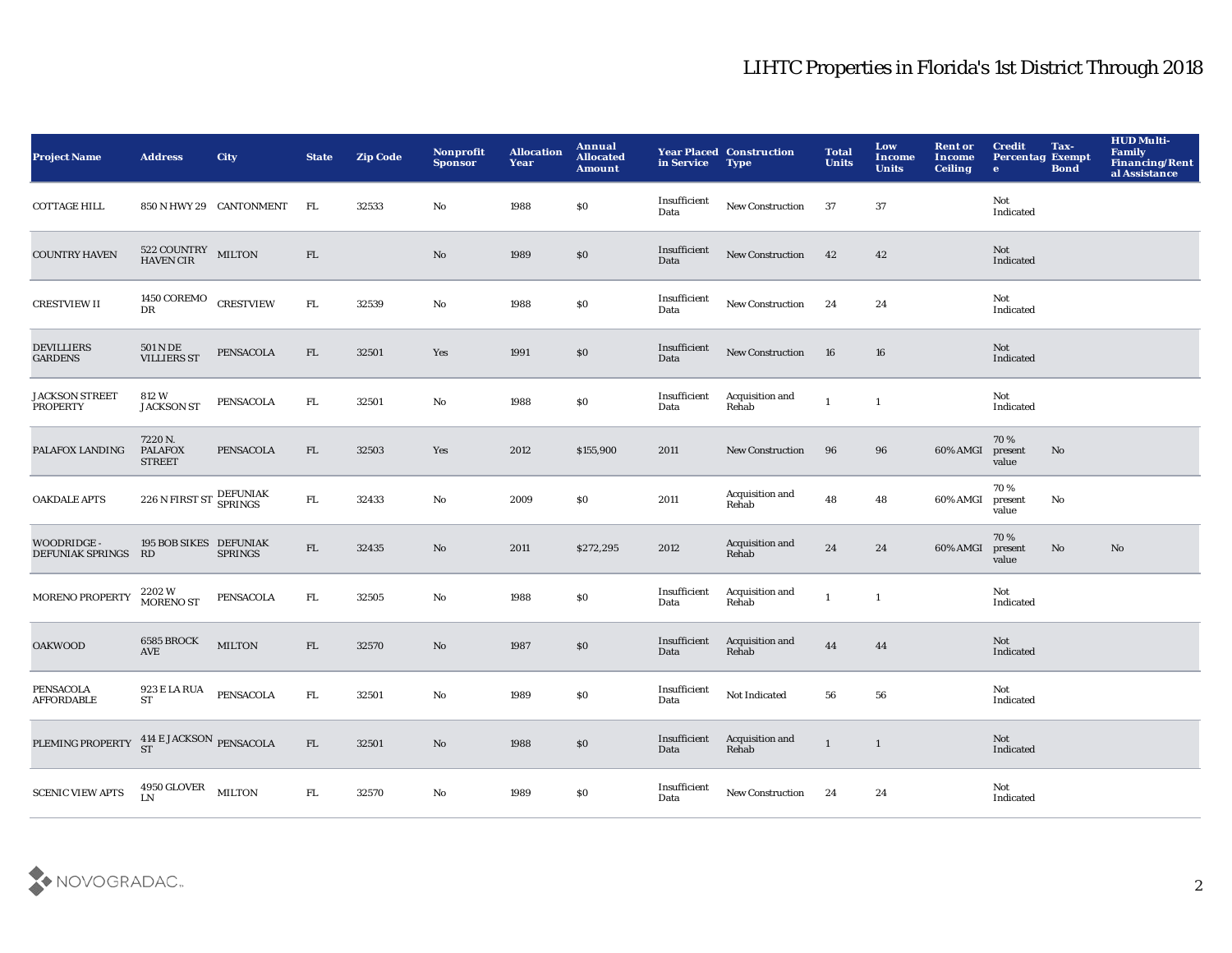| <b>Project Name</b>                    | <b>Address</b>                                                          | <b>City</b>        | <b>State</b> | <b>Zip Code</b> | Nonprofit<br><b>Sponsor</b> | <b>Allocation</b><br>Year | Annual<br><b>Allocated</b><br><b>Amount</b> | in Service           | <b>Year Placed Construction</b><br><b>Type</b> | <b>Total</b><br><b>Units</b> | Low<br><b>Income</b><br><b>Units</b> | <b>Rent or</b><br><b>Income</b><br><b>Ceiling</b> | <b>Credit</b><br><b>Percentag Exempt</b><br>$\bullet$ | Tax-<br><b>Bond</b>    | <b>HUD Multi-</b><br>Family<br>Financing/Rent<br>al Assistance |
|----------------------------------------|-------------------------------------------------------------------------|--------------------|--------------|-----------------|-----------------------------|---------------------------|---------------------------------------------|----------------------|------------------------------------------------|------------------------------|--------------------------------------|---------------------------------------------------|-------------------------------------------------------|------------------------|----------------------------------------------------------------|
| <b>SIXTH AVENUE</b><br><b>PROPERTY</b> | 309 N SIXTH<br>AVE                                                      | PENSACOLA          | FL           | 32501           | No                          | 1988                      | \$0                                         | Insufficient<br>Data | Acquisition and<br>Rehab                       | $\mathbf{1}$                 | $\mathbf{1}$                         |                                                   | <b>Not</b><br>Indicated                               |                        |                                                                |
| SPRINGHILL                             | 112 W LA RUA PENSACOLA<br><b>ST</b>                                     |                    | ${\rm FL}$   | 32501           | No                          | 1988                      | \$0                                         | Insufficient<br>Data | Acquisition and<br>Rehab                       | $6\phantom{1}$               | $\bf 6$                              |                                                   | Not<br>Indicated                                      |                        |                                                                |
| WILDWOOD                               | 400 KELLY RD NICEVILLE                                                  |                    | FL           | 32578           | No                          | 1987                      | \$0                                         | Insufficient<br>Data | Acquisition and<br>Rehab                       | ${\bf 50}$                   | 50                                   |                                                   | Not<br>Indicated                                      |                        |                                                                |
| <b>WIND MEADOW</b>                     | 3037 WIND<br><b>MEADOW DR</b>                                           | <b>GULF BREEZE</b> | FL.          | 32563           | $\mathbf{No}$               | 1987                      | $\$0$                                       | Insufficient<br>Data | New Construction                               | 46                           | 46                                   |                                                   | Not<br>Indicated                                      |                        |                                                                |
| <b>HAZELWOOD</b>                       | 18<br>HAZELWOOD FREEPORT<br>LN                                          |                    | FL           | 32439           | $\mathbf{N}\mathbf{o}$      | 1991                      | \$0                                         | 1992                 | <b>New Construction</b>                        | 25                           | 25                                   |                                                   | 70%<br>present<br>value                               | $\mathbf{N}\mathbf{o}$ |                                                                |
| OAKWOOD VILLAGE                        | <b>9640 SHADY</b><br>LN                                                 | <b>CENTURY</b>     | FL.          | 32535           | No                          | 1991                      | \$0                                         | 1992                 | <b>New Construction</b>                        | 40                           | 40                                   |                                                   | 70%<br>present<br>value                               | No                     |                                                                |
| <b>SUN BAY VILLAGE</b>                 | 50 BUSTER<br><b>MARSE RD</b>                                            | <b>FREEPORT</b>    | FL.          | 32439           | No                          | 1993                      | \$0                                         | 1993                 | <b>New Construction</b>                        | 25                           | 25                                   |                                                   | 30 %<br>present<br>value                              | No                     |                                                                |
| TWIN OAKS VILLAS                       | <b>4600 TWIN</b><br><b>OAKS DR</b>                                      | PENSACOLA          | FL.          | 32506           | No                          | 1992                      | \$0                                         | 1993                 | Acquisition and<br>Rehab                       | 218                          | 216                                  |                                                   | <b>Both 30%</b><br>and 70%<br>present<br>value        | $\mathbf {No}$         |                                                                |
| <b>PEACHTREE</b><br><b>COMMONS</b>     | <b>4600 TWIN</b><br><b>OAKS DR</b>                                      | PENSACOLA          | FL           | 32506           |                             | 1993                      | \$0                                         | 1993                 | Not Indicated                                  | 218                          | 218                                  |                                                   | 70%<br>present<br>value                               | $\mathbf{No}$          |                                                                |
| <b>KATIE MANOR</b>                     | 639<br><b>BROOKMEADE CRESTVIEW</b><br><b>DRIVE</b>                      |                    | FL.          | 32539           | $\rm No$                    | 2013                      | \$856,802                                   | 2016                 | <b>New Construction</b>                        | 102                          | 102                                  | 60% AMGI                                          | 70%<br>present<br>value                               | No                     |                                                                |
| <b>CARTER CROSSING</b>                 | <b>EAST OF</b><br><b>GLOVER LANE</b><br>AND<br>BERRYHILL<br><b>ROAD</b> | <b>MILTON</b>      | FL           | 32570           | $\mathbf{N}\mathbf{o}$      | 2017                      | \$1,386,742                                 | 2019                 | Not Indicated                                  | 93                           | $\bf{0}$                             | 60% AMGI                                          | 70%<br>present<br>value                               |                        |                                                                |
| <b>CAMELLIA GARDENS</b>                | 901 FREEDOM CENTURY                                                     |                    | FL           | 32535           |                             | 1995                      | \$0                                         | 1995                 | Not Indicated                                  | 32                           | 32                                   |                                                   | 70%<br>present<br>value                               | $\mathbf {No}$         |                                                                |
| <b>BROOKMEADE</b><br><b>VILLAS</b>     | 104 NOBLE CIR CRESTVIEW                                                 |                    | FL.          | 32539           |                             | 1995                      | \$0                                         | 1995                 | Not Indicated                                  | 32                           | 32                                   |                                                   | 70%<br>present<br>value                               | No                     |                                                                |